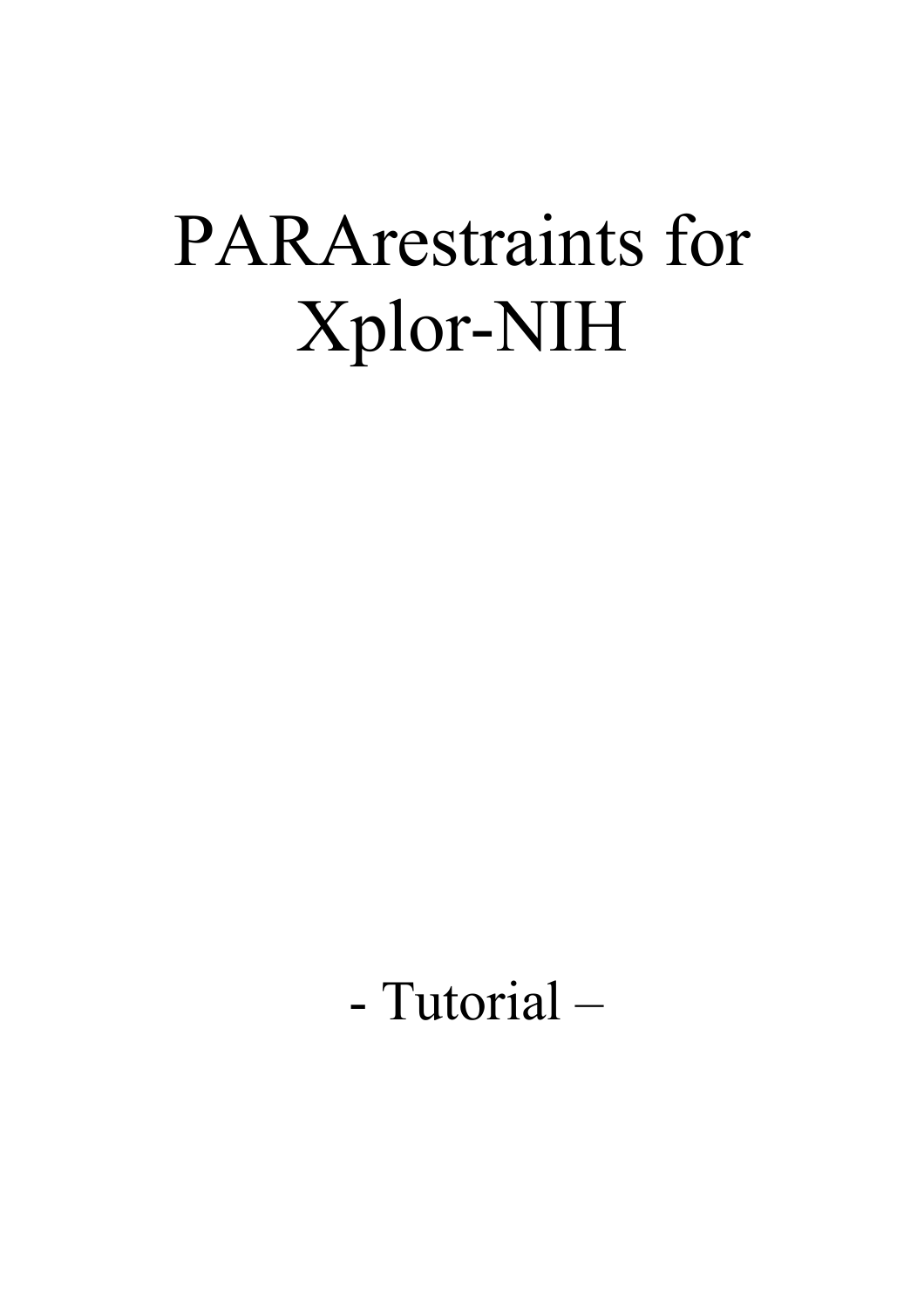#### *General*

PARArestraints for Xplor-NIH is the complete set of modules which have been developed in order to use paramagnetism-based NMR restraints in protein structure calculations with the program Xplor-NIH.

Paramagnetism-based restraints are paramagnetic relaxation enhancements, pseudocontact shifts, residual dipolar couplings due to metal and overall magnetic anisotropy, and cross-correlation between Curie relaxation and nuclear-nuclear dipolar relaxation. They have been implemented in structure calculations by using the least square energy penalty:

$$
E = \sum_{l} w_l \sum_{i} \left[ \max \left( \left| X_{i,obs} - X_{i,calc} \right| - \text{tol}_i, 0 \right) \right]^2
$$

where the index *l* runs over the classes of restraints, the index *i* runs over the experimental data of each class, tol*i* indicates the tolerance on the *i*th restraint, and *wl* is the force constant of the *l*th class of restraints. Specific  $w_l$  values need to be defined whenever restraints of different nature are used together in structure calculations.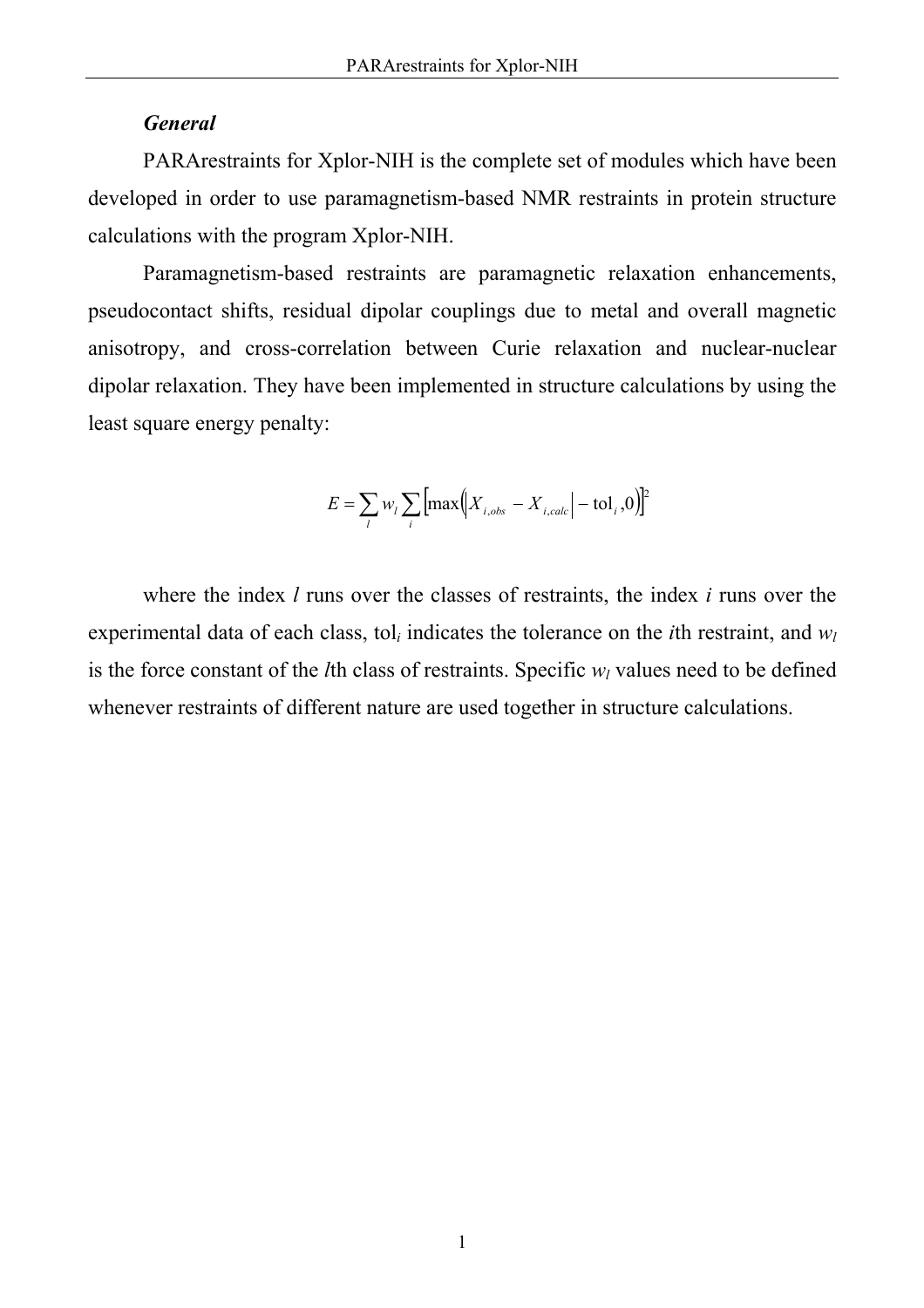# *Files*

PARArestraints for Xplor-NIH comprise the following new source files:

- *fantacross.f*
- *fantalin.f*
- *xangle.f*
- *xccr.f*
- *xfantaccr.f*
- *xfantadipo.f*
- *xdipo\_pcs.f*
- *xdipo\_rdc.f*
- *xt1dist.f*
- *fantaxplor.fcm*
- *sup2.fcm*
- *supccr.fcm*
- *xangle.fcm*
- *xccr.fcm*
- *xdipo\_pcs.fcm*
- *xdipo\_rdc.fcm*

while some modifications were done in the following original Xplor-NIH files:

- *energy.f*
- *xplorFunc.f*
- *ener.fcm*

Both the new files and the modifications to the original files are provided in a single patch file referred to Xplor-NIH version 2.9.2.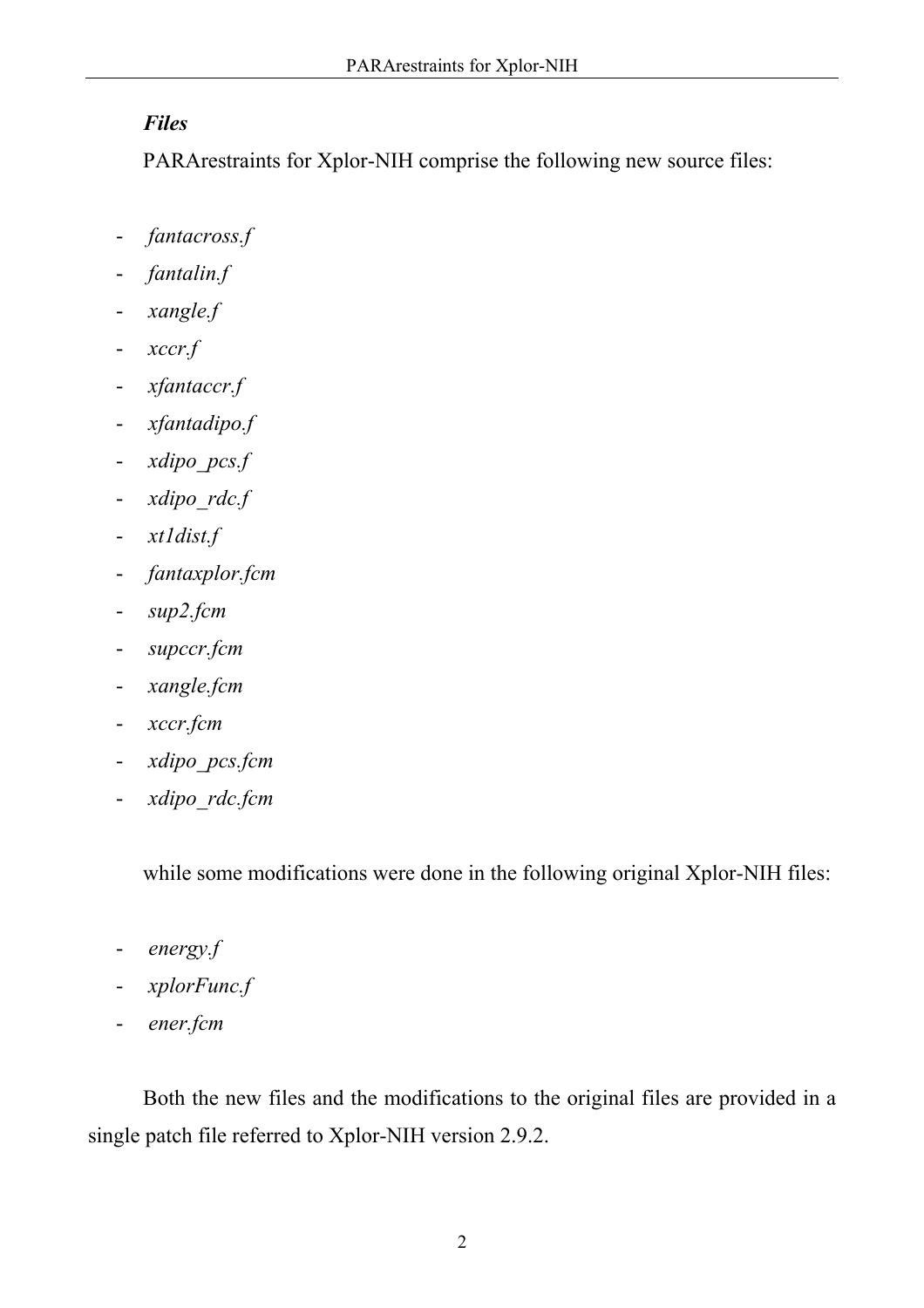# *Commands*

This section reviews syntax, parameters and options of the commands of PARArestraints for Xplor-NIH, by looking at some sample input files.

# *Pseudocontact shift restraints (XDIPO\_PCS module)*

A typical sequence of commands to use pseudocontact shift restraints in structure calculations with Xplor-NIH is the following:

```
xpcs 
    nres=1000 
    clas cerium 
         forc 5.0 
         coef 521.4 -175.5 
         @PCSinputCE.tbl 
    clas ytterbium 
         forc 2.0 
         coef 1978.7 -923.3 
         @PCSinputYB.tbl 
end
```
This allows one to use multiple sets of pseudocontact shift restraints, related to different metals (cerium and ytterbium here). The input for each set of restraints is started by the command **CLAS**s, which must be followed by the name (arbitrary) of that class. In principle, up to 20 different classes can be defined and used at one time. Commands which are given for each class are **FORC**e, which defines the force constant for that class (in this example, it is set to 5.0 kcal mol<sup>-1</sup> ppm<sup>-2</sup> for cerium and to 2.0 kcal mol<sup>-1</sup> ppm<sup>-2</sup> for ytterbium), **COEF**ficient, which provides the program with the values of  $\Delta \chi_{ax}$  and  $\Delta \chi_{rb}$  of the magnetic susceptibility tensor related to that metal (in this example,  $\Delta \chi_{ax} = 521.4$  $\Delta \chi_{ax} = 521.4$  $\Delta \chi_{ax} = 521.4$  vvu<sup>1</sup> and  $\Delta \chi_{rh} = -175.5$  vvu for cerium, and  $\Delta \chi_{ax}$ =1978.7 vvu and  $\Delta \chi_{rb}$ =-923.3 vvu for ytterbium, see later how to get these values), and as many **ASSI**gn commands as there are restraints of that class to be used. An example of the definition of a single restraint is the following:

<span id="page-3-0"></span> $\frac{1}{1}$  van Vleck units (i.e. m<sup>3</sup>/3.77  $10^{35}$ )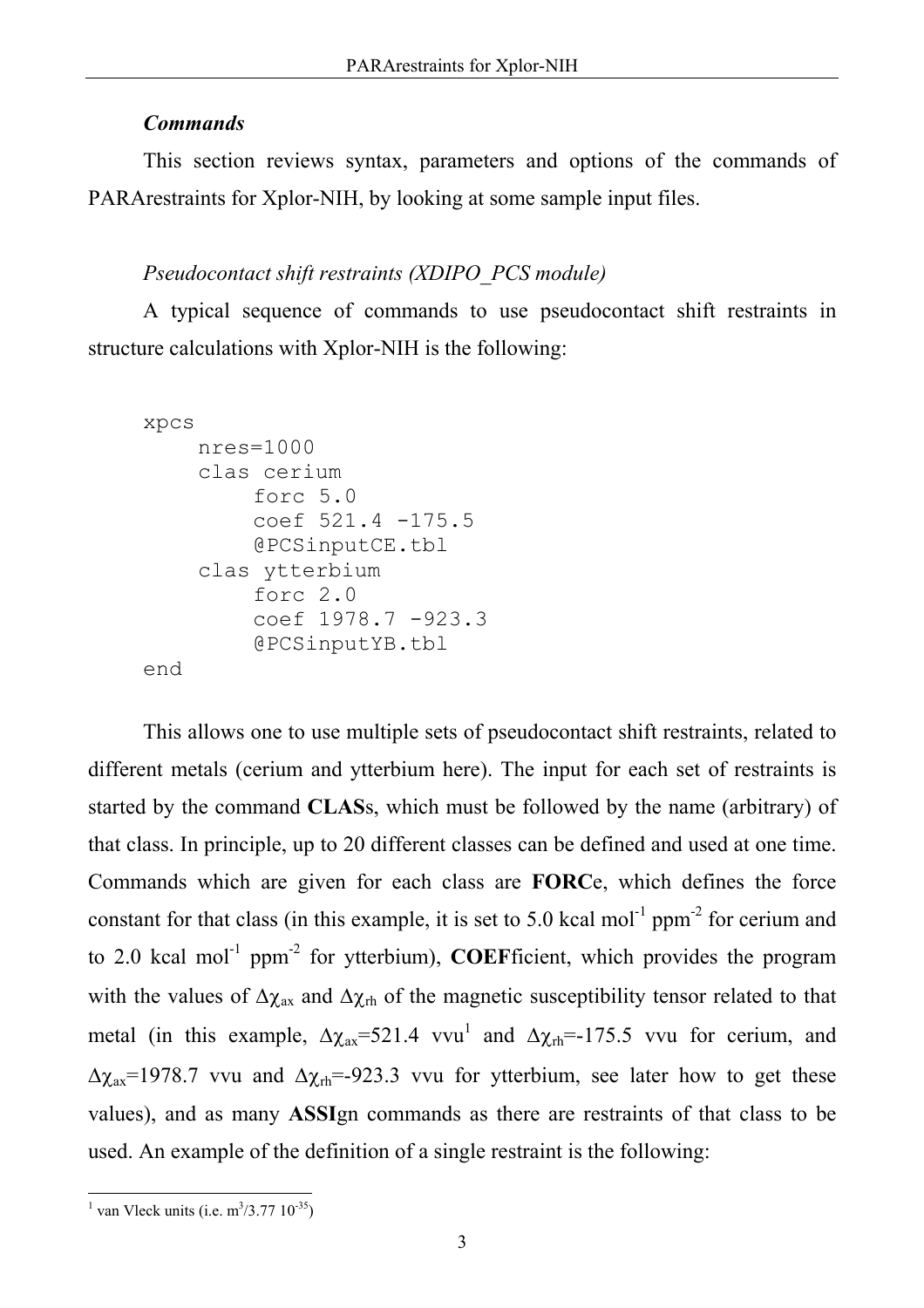```
assign ( resid 500 and name OO ) 
        ( resid 500 and name Z ) 
        ( resid 500 and name X ) 
        ( resid 500 and name Y ) 
        ( resid 14 and name HN ) -0.97 0.10
```
The **ASSI**gn command must be followed by five selections, which define (i) the metal center, (ii) the z axis of the tensor, (iii) the x axis of the tensor, (iv) the y axis of the tensor, and (v) the nucleus experiencing the pseudocontact shift, respectively, the value of the pseudocontact shift, and the tolerance on that value. In this example, a pseudocontact shift of  $-0.97\pm0.10$  ppm was measured for the HN nucleus of residue number 14, and the metal susceptibility tensor is described by a pseudo-residue with number 500.

Since one has generally several tens of restraints to use, the related **ASSI**gn commands are collected consecutively in some files, which can be referred to by the character **@**. Thus, in this example, all the restraints related to cerium are collected in the file PCSinputCE.tbl, and all the restraints related to ytterbium are collected in the file PCSinputYB.tbl.

The first line of our macro contains the command **NRES**traints: this is used to allocate memory slots for pseudocontact shift restraints, and the number provided (1000 here) should be greater than, or equal to, the total number of restraints. Other commands are **RESE**t, which erases the current restraint table, and **PRIN**t **THRE**shold, which is useful for the analysis of a calculated structure; for instance, the command:

PRINt THREshold 0.10 all

prints out all the restraint violations greater than 0.10 ppm, whereas:

PRINt THREshold 0.10 clas cerium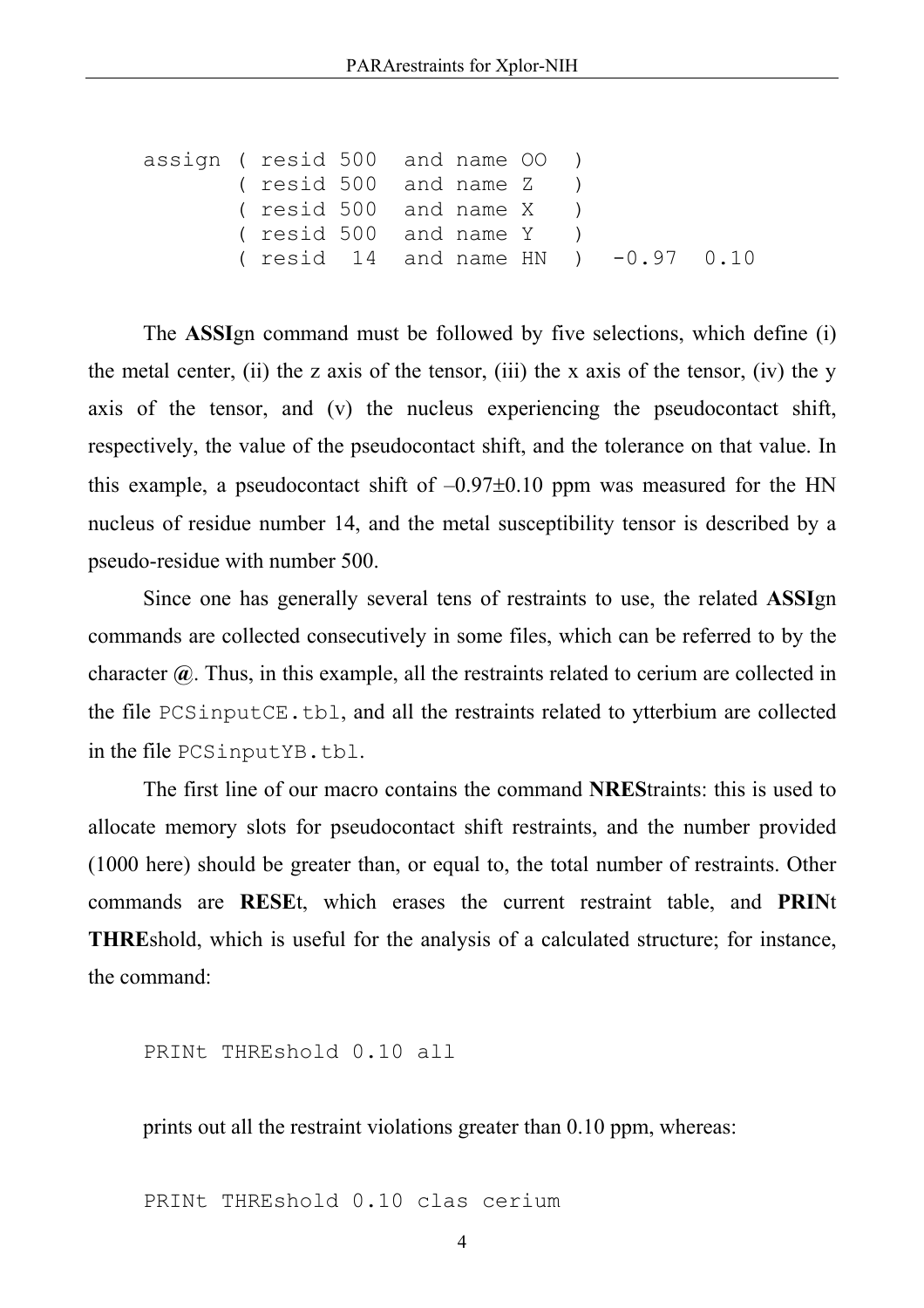prints out the restraint violations greater than 0.10 ppm relative to class cerium.

Now, how can we get the magnetic anisotropy values,  $\Delta \chi_{ax}$  and  $\Delta \chi_{rb}$ ? In practical applications, the following protocol is suggested: (i) calculate N preliminary structures either without the inclusion of pseudocontact shift restraints, or by including pseudocontact shift restraints and using theoretical estimates for  $\Delta \chi_{ax}$  and  $\Delta\chi_{rh}$ , (ii) calculate the values of  $\Delta\chi_{ax}$  and  $\Delta\chi_{rh}$  by fitting the pseudocontact shift values on each structure of a subset characterized by the lowest global energy, then average the values of  $Δχ_{ax}$  and  $Δχ_{rh}$ , (iii) calculate N new structures including pseudocontact shift restraints with the new average values of  $\Delta \chi_{\text{ax}}$  and  $\Delta \chi_{\text{rh}}$ , and so on until convergence is reached.

A typical sequence of commands to put into practice this protocol is as follows:

```
evaluate ($end_countmain = 50) 
evaluate ($countmedia = 0) 
while ($countmedia < 10 ) loop media 
    evaluate ($countmedia = $countmedia+1) 
    evaluate ($countmain = 0) 
    while (\frac{1}{2}countmain \leq \frac{1}{2}end countmain ) loop main
         evaluate ($countmain = $countmain+1) 
         ==========Structure calculation========== 
         xpcs 
              son 
              frun 1 
              frun 2 
         end 
    end loop main 
    xpcs 
         fmed 10 1 
         clas cerium 
              coef $chiax $chirh 
         fmed 10 2
```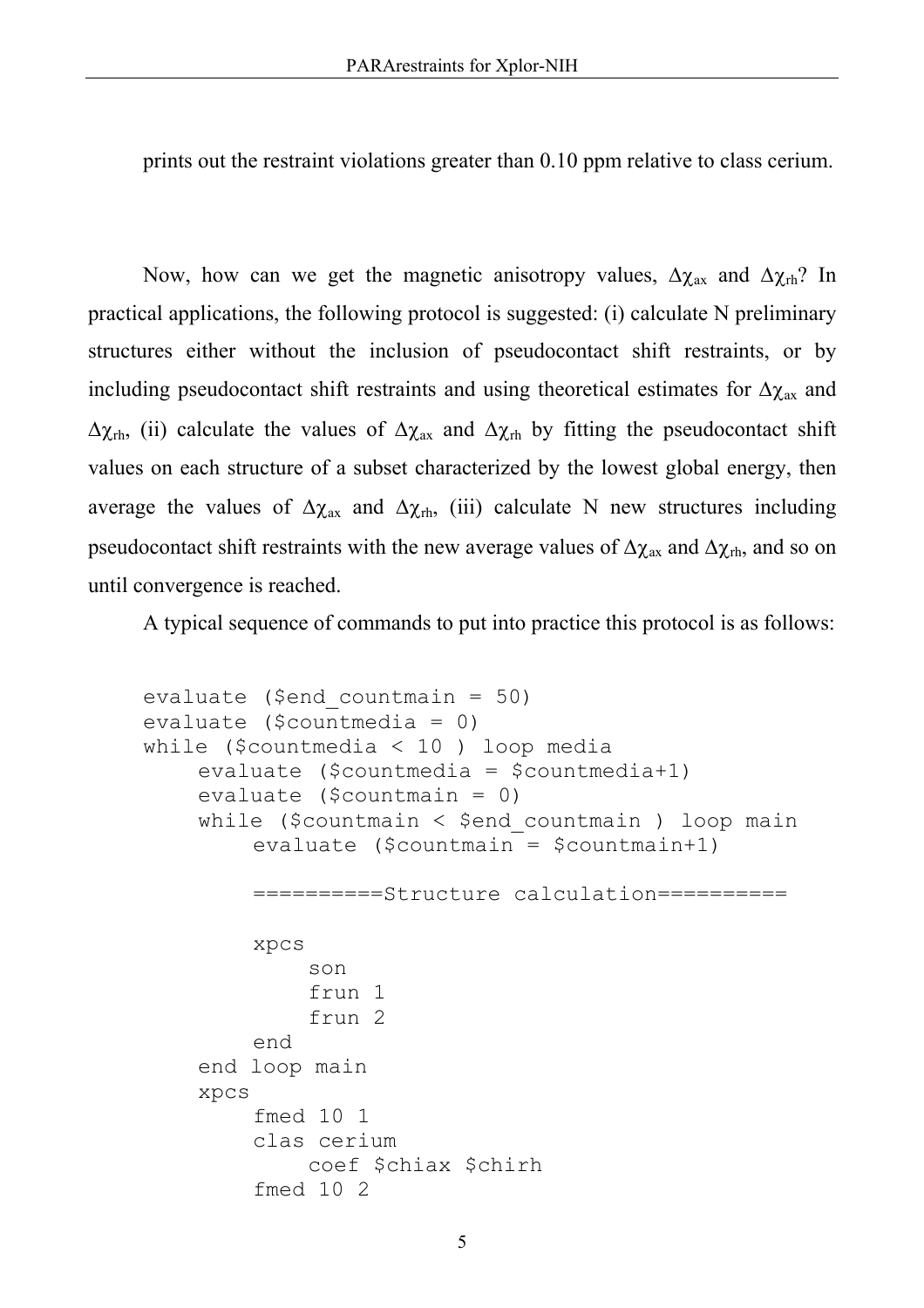```
clas ytterbium 
               coef $chiax $chirh 
          fmed 1 0 
     end 
end loop media 
xpcs 
     erron 2000 35 
     frun 1 
     frun 2 
end
```
In this macro, the external loop (loop media) determines the number of iterations to do (10 here) in order to reach convergence in the evaluation of  $\Delta \chi_{ax}$  and  $\Delta\chi_{\text{rh}}$ , whereas the internal loop (loop main) determines the number of structures to be calculated at each iteration (50 here).

Within the internal loop, the following commands are of interest to us:

```
xpcs 
      son 
      frun 1 
      frun 2 
end
```
The command **SON** switches on the saving mode for the tensor parameters, i.e. the values of  $\Delta \chi_{\text{ax}}$  and  $\Delta \chi_{\text{rh}}$  which are going to be determined by fitting the pseudocontact shift values on the last calculated structure will be stored for later averaging. The command **FRUN** actually performs the fitting procedure: the number which follows indicates the class number on which the procedure is to be applied, according to the order in which the classes have been read (in our case, 1 thus refers to cerium, and 2 refers to ytterbium).

Within the external loop, we have:

```
xpcs 
     fmed 10 1 
     clas cerium
```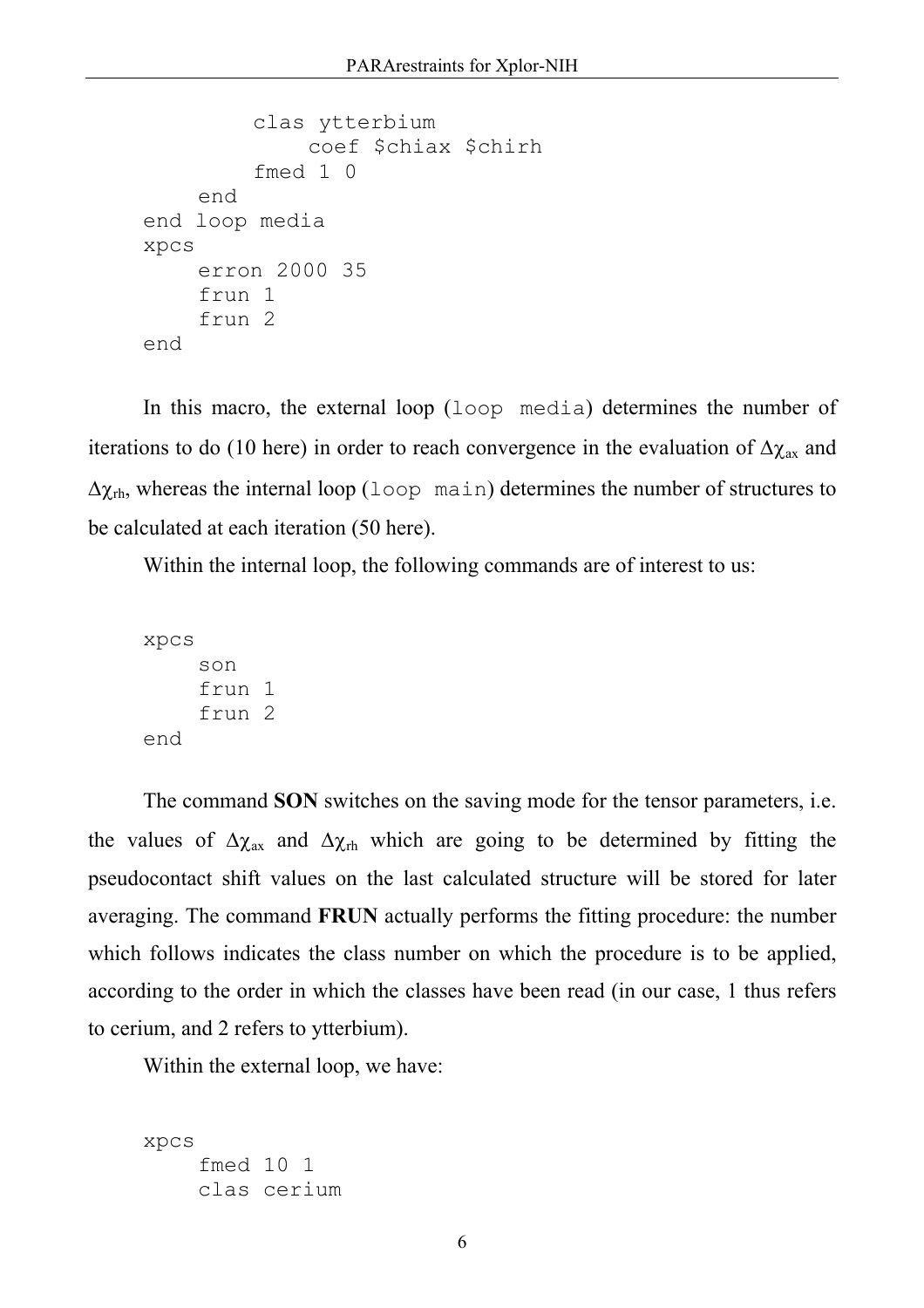```
coef $chiax $chirh 
     fmed 10 2 
     clas ytterbium 
         coef $chiax $chirh 
     fmed 1 0 
end
```
The command **FMED** performs the averaging of  $\Delta \chi_{\text{ax}}$  and  $\Delta \chi_{\text{rh}}$ . The first number after **FMED** indicates the percentage of structures to be selected from the calculated ensemble for the averaging: in this case, it is set to 10%, thus the averaging will be performed on the 5 structures with the lowest global energy among the 50 structures which were calculated (since  $5/50 = 10\%$ ). The second number after **FMED** refers to the class number, analogously to what seen for **FRUN**. The averaged values of  $\Delta \chi_{ax}$  and  $\Delta \chi_{rh}$  are stored in the variables \$chiax and \$chirh, respectively, and they must be updated with the command **COEF** (see above) for each class before going to the next iteration. The combination of numbers 1, 0 after **FMED** is used to reset the stored values of  $\Delta \chi_{\text{ax}}$  and  $\Delta \chi_{\text{rh}}$ .

Finally, outside the external loop we can estimate the error on the values of ∆χax and ∆χrh through the bootstrap Monte Carlo method, which consists in calculating the standard deviation of the values calculated after multiple removal of a given percentage of randomly selected pseudocontact shifts:

```
xpcs 
     erron 2000 35 
     frun 1 
     frun 2 
end
```
The command **ERRON** switches on the Monte Carlo procedure. The first number after **ERRON** indicates the number of **FRUN** calculations to perform (2000 in this case), and the second number indicates the percentage of pseudocontact shift values to discard randomly at each run (35% in this case). **FRUN** is then executed on both metals 1 (cerium) and 2 (ytterbium).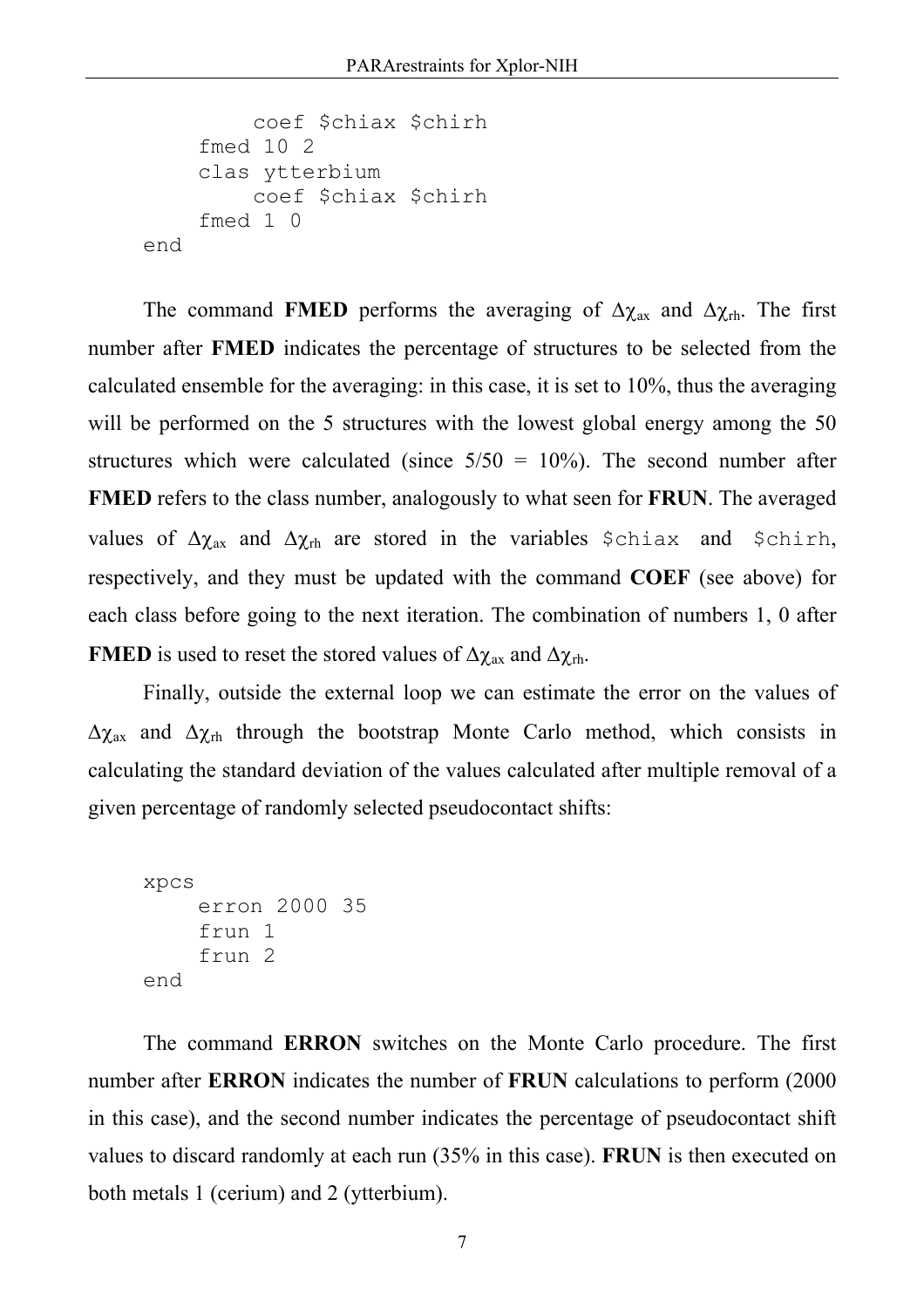Other commands are **SOFF**, which switches off the saving mode for the tensor parameters (opposite to **SON**), **ERROFF**, which switches off the Monte Carlo procedure (opposite to **ERRON**), and **TOLL**, which determines whether the tolerance on the pseudocontact shift values should be used within the fitting procedure performed by **FRUN**. The command:

```
xpcs 
     toll 1 
end
```
switches on the use of the tolerance, whereas:

```
xpcs 
     toll 0 
end
```
switches it off (default).

#### *Residual dipolar coupling restraints (XDIPO\_RDC module)*

The commands defined for these restraints are analogous to the commands described above for the pseudocontact shift restraints, thus the reader is referred back to that section for their detailed explanation.

A typical sequence of commands to use residual dipolar coupling restraints in structure calculations with Xplor-NIH is the following:

```
xrdc 
    nres=1000 
    clas cerium 
         forc 2.5 
         coef 0.424 –0.143 
         @RDCinputCE.tbl 
    clas ytterbium 
         forc 1.0 
         coef 1.608 –0.750 
         @RDCinputYB.tbl
```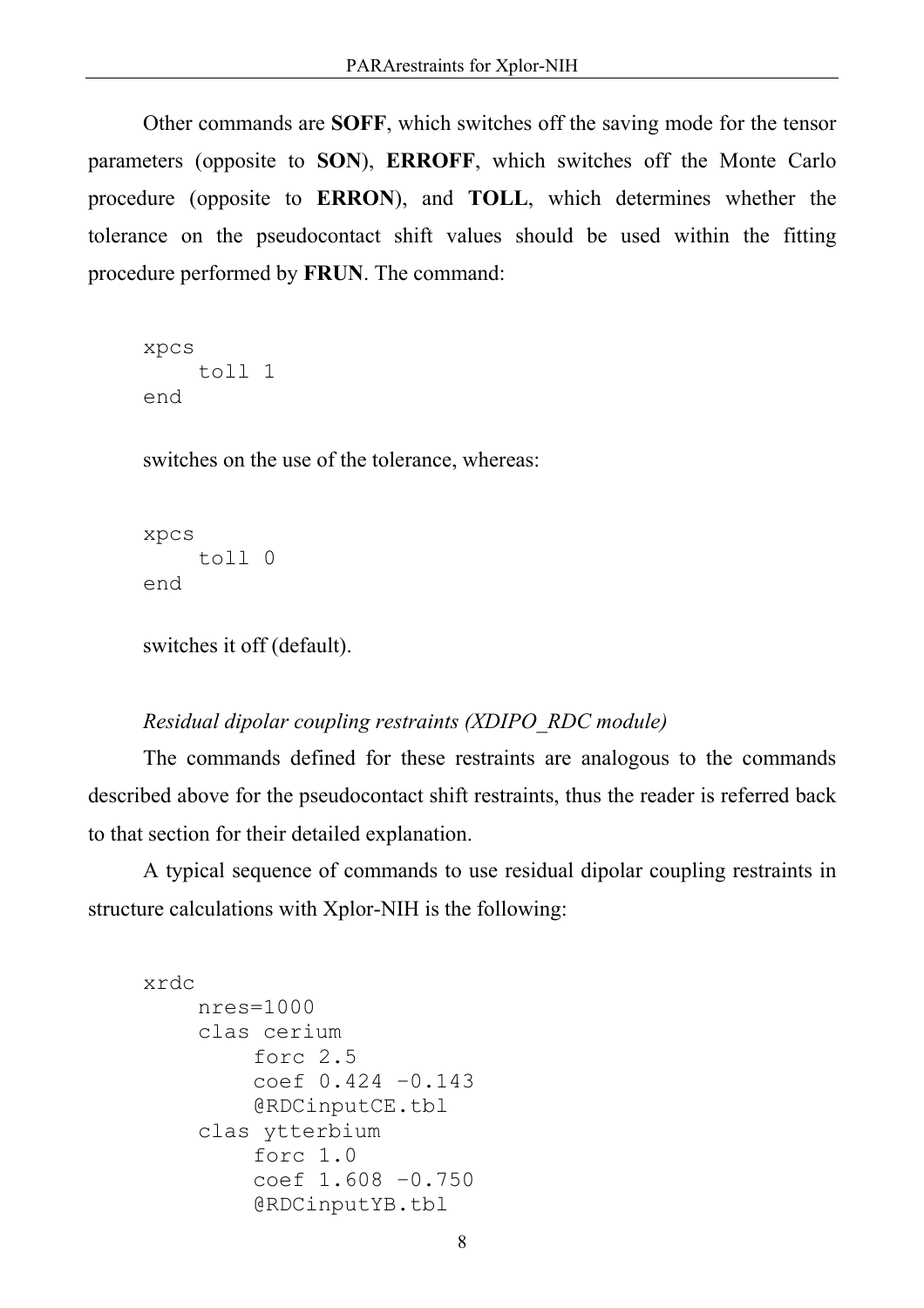#### end

Two classes of residual dipolar coupling restraints are defined here (cerium and ytterbium), with force constant set to 2.5 and 1.0 kcal mol<sup>-1</sup>  $Hz^{-2}$ , respectively, and  $A_{ax}$  and  $A_{rh}$  set to 0.424 Hz and  $-0.143$  Hz for the former class, and to 1.608 Hz and  $-$ 0.750 Hz for the latter class. The coefficients A<sub>ax</sub> and A<sub>rh</sub> are related to  $\Delta \chi_{ax}$  and  $\Delta \chi_{rh}$ through the relationship:

$$
A = - (B_0^2 \gamma_I \gamma_J h / 240 \pi^3 k T r_{IJ}^3) \Delta \chi
$$

where I and J are the two coupled nuclei, and  $B_0$  is expressed in Tesla.

All the restraints related to cerium are collected in the file RDCinputCE.tbl, while all the restraints related to ytterbium are collected in the file RDCinputYB.tbl.

Notice that the definition of a single restraint through the **ASSI**gn command is slightly different from what seen for the pseudocontact shift restraints, because residual dipolar couplings relate the orientation of a vector connecting two nuclei, rather than a single nucleus, to the magnetic susceptibility tensor. Thus, the **ASSI**gn command must be followed by six, rather than five, selections:

```
assign ( resid 600 and name OO ) 
        ( resid 600 and name Z ) 
        ( resid 600 and name X ) 
        ( resid 600 and name Y ) 
        ( resid 14 and name N ) 
        ( resid 14 and name HN ) 0.31 0.10
```
which define (i) the metal center, (ii) the z axis of the tensor, (iii) the x axis of the tensor, (iv) the y axis of the tensor, (v) the coupled nucleus and (vi) the detected nucleus, respectively. The value of the residual dipolar coupling and the tolerance on that value follow. In this example, a residual dipolar coupling of  $0.31\pm0.10$  Hz was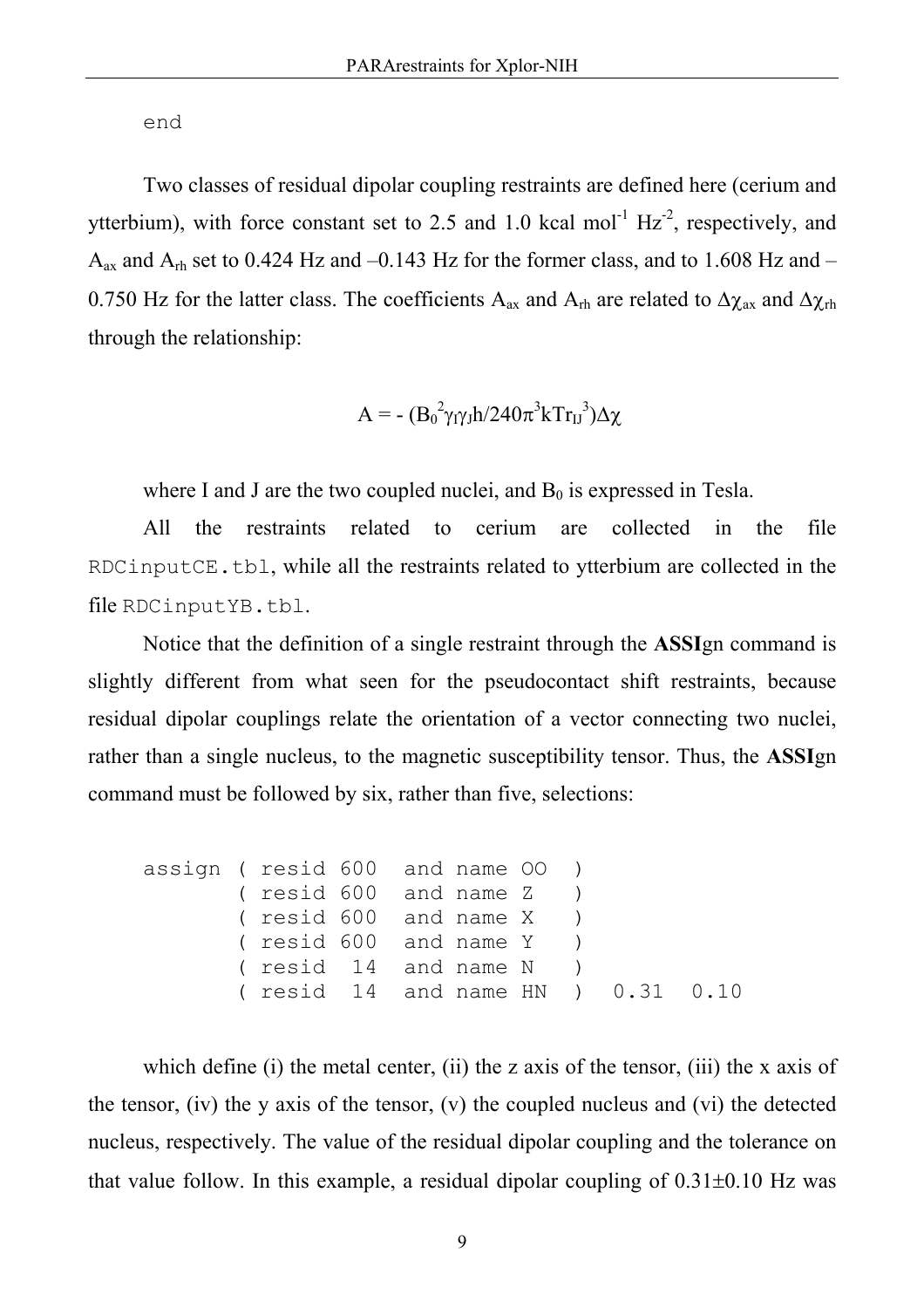measured for the HN-N vector of residue number 14, and the metal susceptibility tensor is described by a pseudo-residue with number 600.

The commands **NRES**traints, **RESE**t, and **PRIN**t **THRE**shold are identical to the same commands for the pseudocontact shift restraints (see above).

Also the magnetic anisotropy values,  $\Delta \chi_{\text{ax}}$  and  $\Delta \chi_{\text{rh}}$ , can be obtained with the same procedure seen for the pseudocontact shift restraints. The sequence of commands could be:

```
evaluate ($end_countmain = 50) 
evaluate ($countmedia = 0) 
while ($countmedia < 10 ) loop media 
    evaluate ($countmedia = $countmedia+1) 
    evaluate ($countmain = 0) 
    while ($countmain < $end_countmain ) loop main 
         evaluate ($countmain = $countmain+1) 
         ==========Structure calculation========== 
         xrdc 
              son 
              frun 1 
              frun 2 
         end 
    end loop main 
    xrdc 
         fmed 10 1 
         clas cerium 
             coef $dchiax $dchirh 
         fmed 10 2 
         clas ytterbium 
              coef $dchiax $dchirh 
         fmed 1 0 
    end 
end loop media 
xrdc 
    erron 2000 35 
    frun 1 
    frun 2 
end
```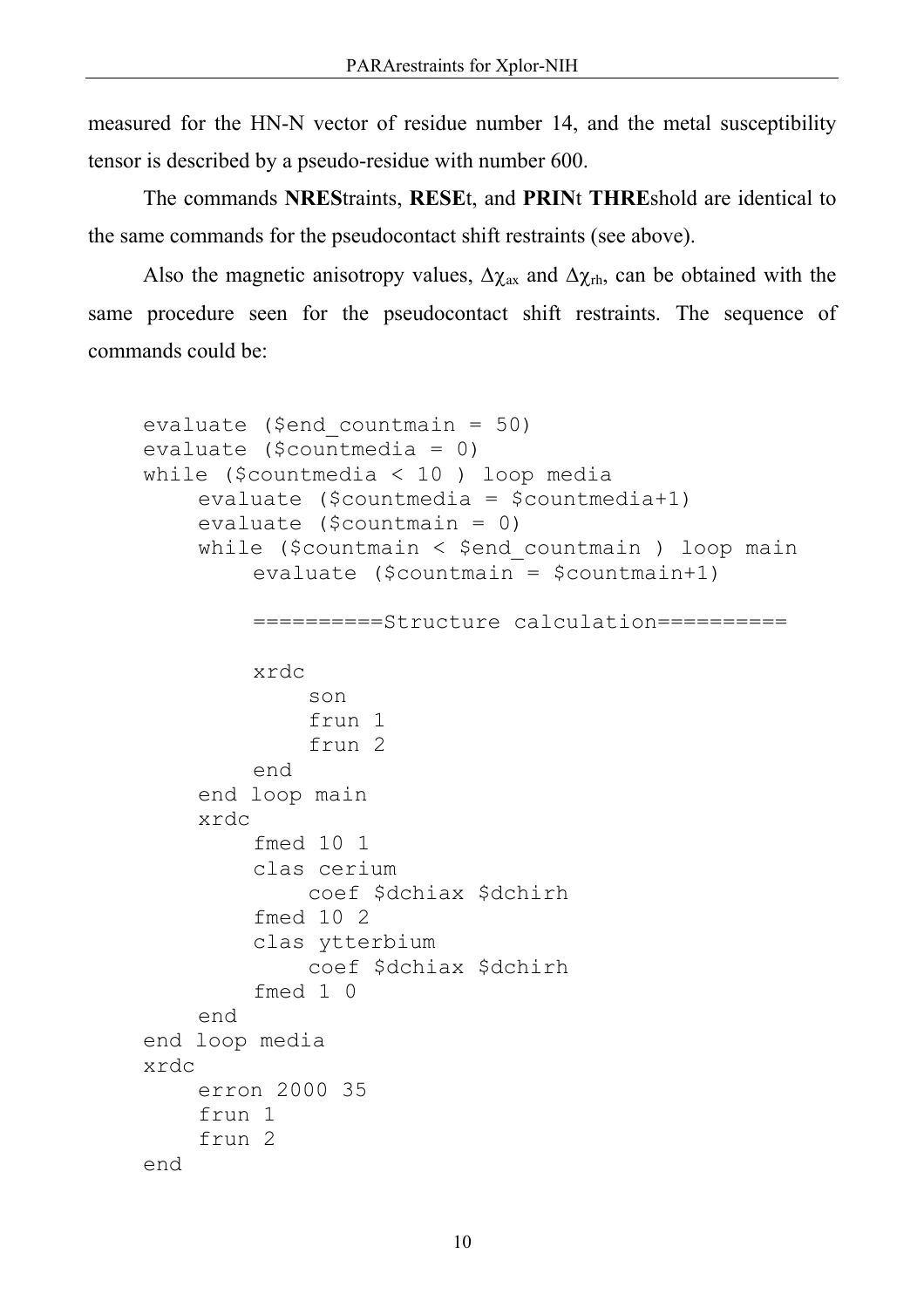This macro is substantially equal to the one seen for the pseudocontact shift restraints. The only difference to be noticed deals with the name of the variables where the averaged values of  $A_{ax}$  and  $A_{rb}$  are stored by **FMED**: here, they are called \$dchiax and \$dchirh, whereas in **FMED** for pseudocontact shifts ∆χax and ∆χrh were stored in variables called \$chiax and \$chirh.

All the other commands described for the pseudocontact shift module work in the same way for the residual dipolar coupling module.

# *Residual dipolar coupling restraints (XANGLE module)*

When several sets of self-orientation residual dipolar couplings are available, as obtained from measurements on the same molecule when different paramagnetic metal ions are alternatively bound to the same binding site, they can be straightforwardly inserted in structure calculations as restraints on the orientation of vectors connecting pairs of coupled nuclei with respect to an arbitrary reference frame, provided that the magnetic susceptibility tensors can be calculated from pseudocontact shift data.

In the XANGLE module, the orientation of the vectors in an arbitrary reference frame is defined by the values of the polar  $\theta$  and  $\phi$  angles, and a sequence of commands to use such restraints in structure calculations with Xplor-NIH is the following:

```
xang 
     nres=500 
     clas NH 
          forc 1.0 
          @ANGinputNH.tbl 
end
```
The first command, **NRES**traints is used to allocate memory slots, and the number provided (500 here) should be greater than, or equal to, the total number of this type of restraints. The command **CLAS**s, followed by an arbitrary name (NH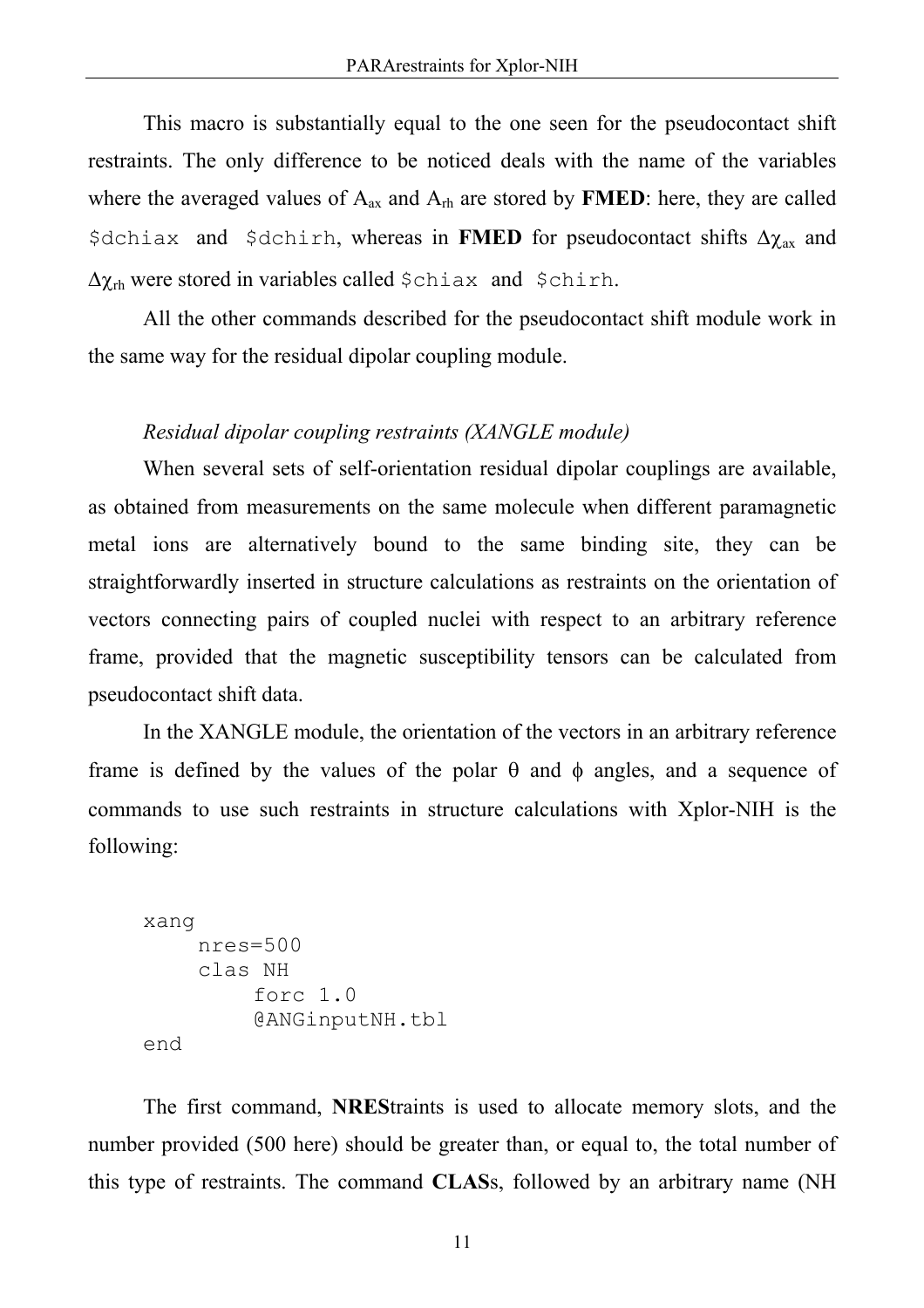here), allows one to split the restraints into different classes: in this example, only one class is defined. For each class, the commands which are given are **FORC**e, which defines the force constant for that class (in this example, it is set to 1.0 kcal mol<sup>-1</sup>), and as many **ASSI**gn commands as there are restraints of that class to be used. An example of the definition of a single restraint is the following:

assign ( resid 14 and name HN ) ( resid 14 and name N ) 54.8 101.6 0.25

The **ASSI**gn command must be followed by two selections, which define (i) the detected nucleus and (ii) the coupled nucleus, respectively, the value of  $\theta$ (expressed in degrees, in the range  $0-180^{\circ}$ ), the value of  $\phi$  (expressed in degrees, in the range  $-180^{\circ}$ -180<sup>o</sup>), and the tolerance, which is expressed as the accepted deviation from unity of the cosine square of the angle between observed and calculated vector orientations. In this example, the orientation of the HN-N vector of residue number 14 should be defined by  $\theta = 54.8^\circ$  and  $\phi = 101.6^\circ$ , and the calculated orientation should not deviate from this by more than  $30^{\circ}$  (since  $1-\cos^2(30^{\circ}) = 0.25$ ). Notice that the tolerance also corresponds to the sine square of the accepted angular deviation for that vector orientation (this may be useful for straightforward writing of the input files).

The **ASSI**gn commands can be listed in some files, which can be referred to by the character  $\omega$ . Thus, in this example, all the restraints are collected in the file ANGinputNH.tbl.

Other available commands are **RESE**t, which erases the current restraint table, and **PRIN**t **THRE**shold, which is useful for the analysis of a calculated structure; for instance, the command:

```
PRINt THREshold 0.10 all
```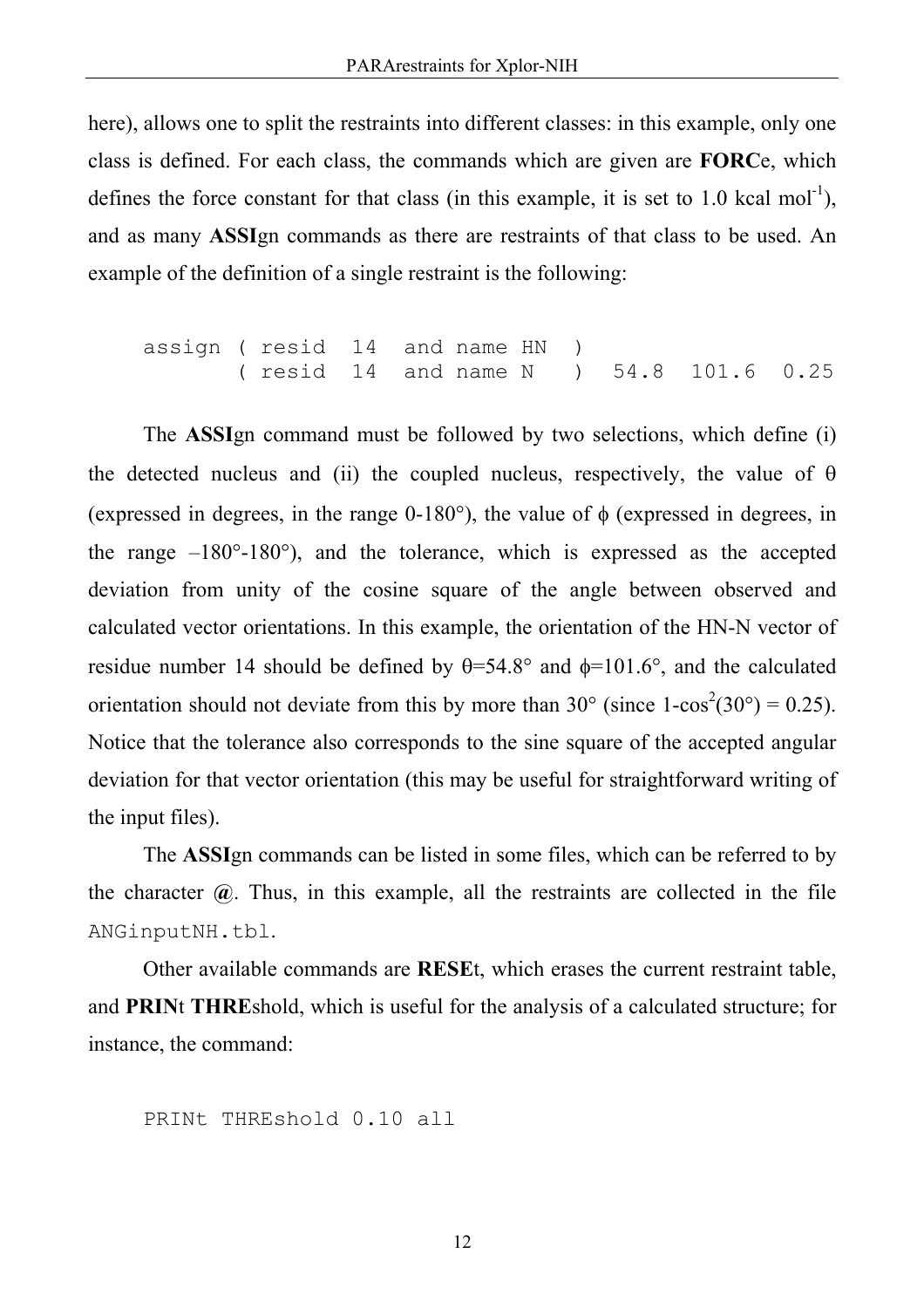prints out all the restraint violations such that the sine square of the angular deviation is larger by at least 0.10 with respect to the accepted tolerance (i.e. if the tolerance is set to 0.25, angular deviations greater than 36.3° are shown in this case, since  $\sin^2(36.3^\circ) = 0.35$ ).

#### *Cross-correlation rate restraints (XCCR module)*

A typical sequence of commands to use restraints derived from crosscorrelation between Curie and dipolar relaxation in structure calculations with Xplor-NIH is the following:

```
xccr 
    nres=100 
     clas cerium 
          forc 0.001 
          coef –366.8 
          weip 1 
          @CCRinputCE.tbl 
end
```
The first command, **NRES**traints is used to allocate memory slots, and the number provided (100 here) should be greater than, or equal to, the total number of this type of restraints. The command **CLAS**s, followed by an arbitrary name (cerium here), allows one to split the restraints into different classes related to different metals: in this example, only one class is defined. For each class, the commands which are given are **FORC**e, which defines the force constant for that class (in this example, it is set to 0.001 kcal mol<sup>-1</sup> Hz<sup>-2</sup> Å<sup>-3</sup>), **COEF**ficient, which defines the value of the proportionality constant  $k_{CCR}$  between the observed cross-correlation rate and the geometrical function  $(3\cos^2\theta - 1)/r^3$  (in this example, it is set to  $-366.8$  Hz  $\AA^3$ ), **WEIP** (see later) and as many **ASSI**gn commands as there are restraints of that class to be used. An example of the definition of a single restraint is the following:

assign ( resid 700 and name OO )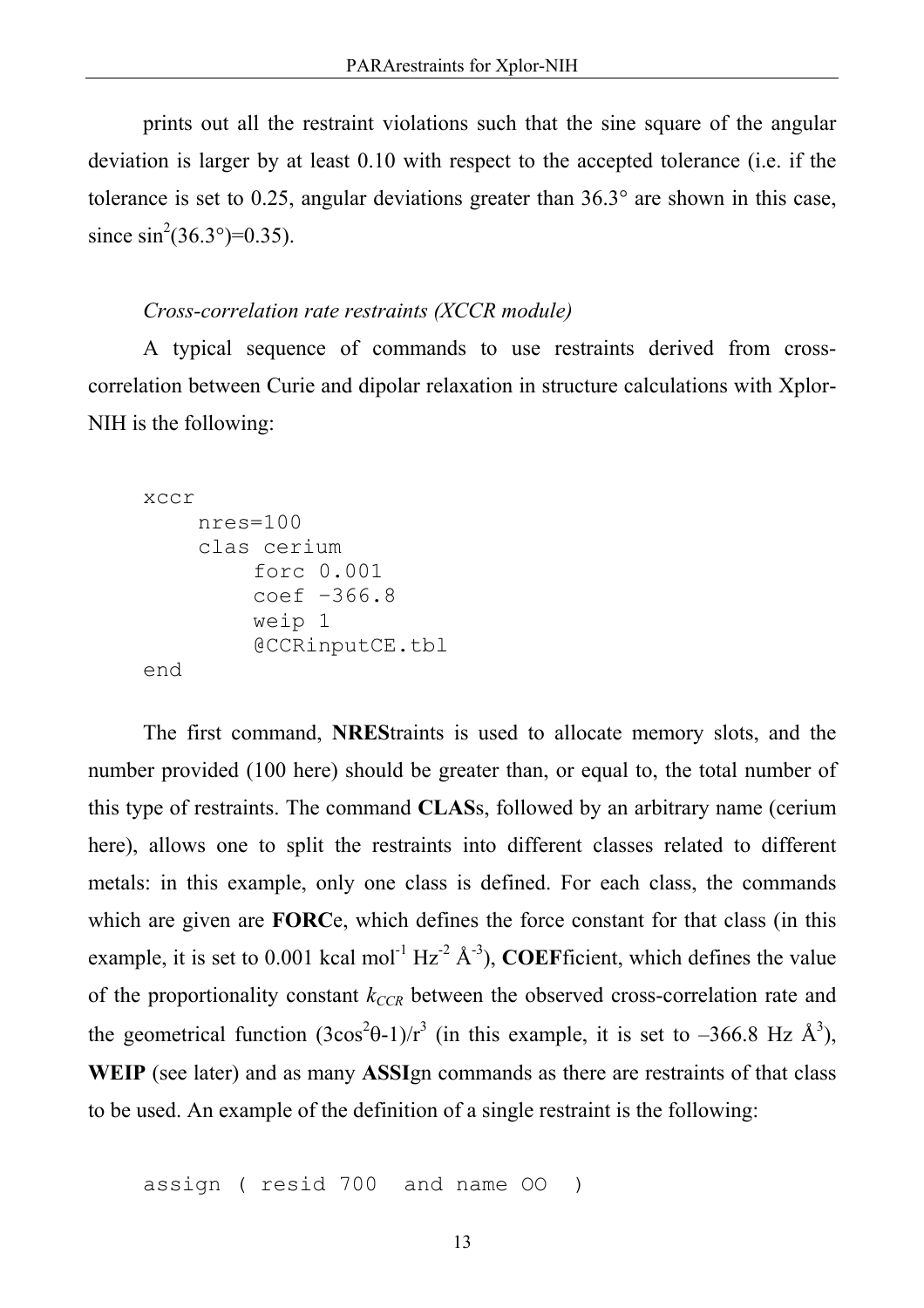( resid 14 and name HN ) ( resid 14 and name N ) -0.20 0.10

The **ASSI**gn command must be followed by three selections, which define (i) the metal center, (ii) the detected nucleus and (iii) the coupled nucleus, respectively, the observed linewidth difference, and the tolerance. In this example, the observed difference in linewidth between the two components of the proton spin doublet in the dipole-dipole coupled HN-N system of residue number 14 is –0.20±0.10 Hz, and the metel center is described by a pseudo-residue with number 700. The **ASSI**gn commands can be listed in some files, which can be referred to by the character **@**. Thus, in this example, all the restraints are collected in the file CCRinputCE.tbl.

The **WEIP** command allows one to switch the weighting of this type of restraints between two alternative ways. Through the command:

```
xccr 
     weip 0 
end
```
the cross-correlation rate restraints are applied with a constant weighting factor (set by the **FORC**e command) throughout the structure calculation.

Instead, through the command:

```
xccr 
     weip 1 
end
```
the weighting factor of a given restraint at any step of the calculation is given by the product of the force constant input by the **FORC**e command times  $r^3$ , where *r* is the metal-nucleus distance. In this way, also nuclei far from the metal, and therefore characterized by small cross-correlation values, can contribute to the penalty energy. This approach is warmly recommended.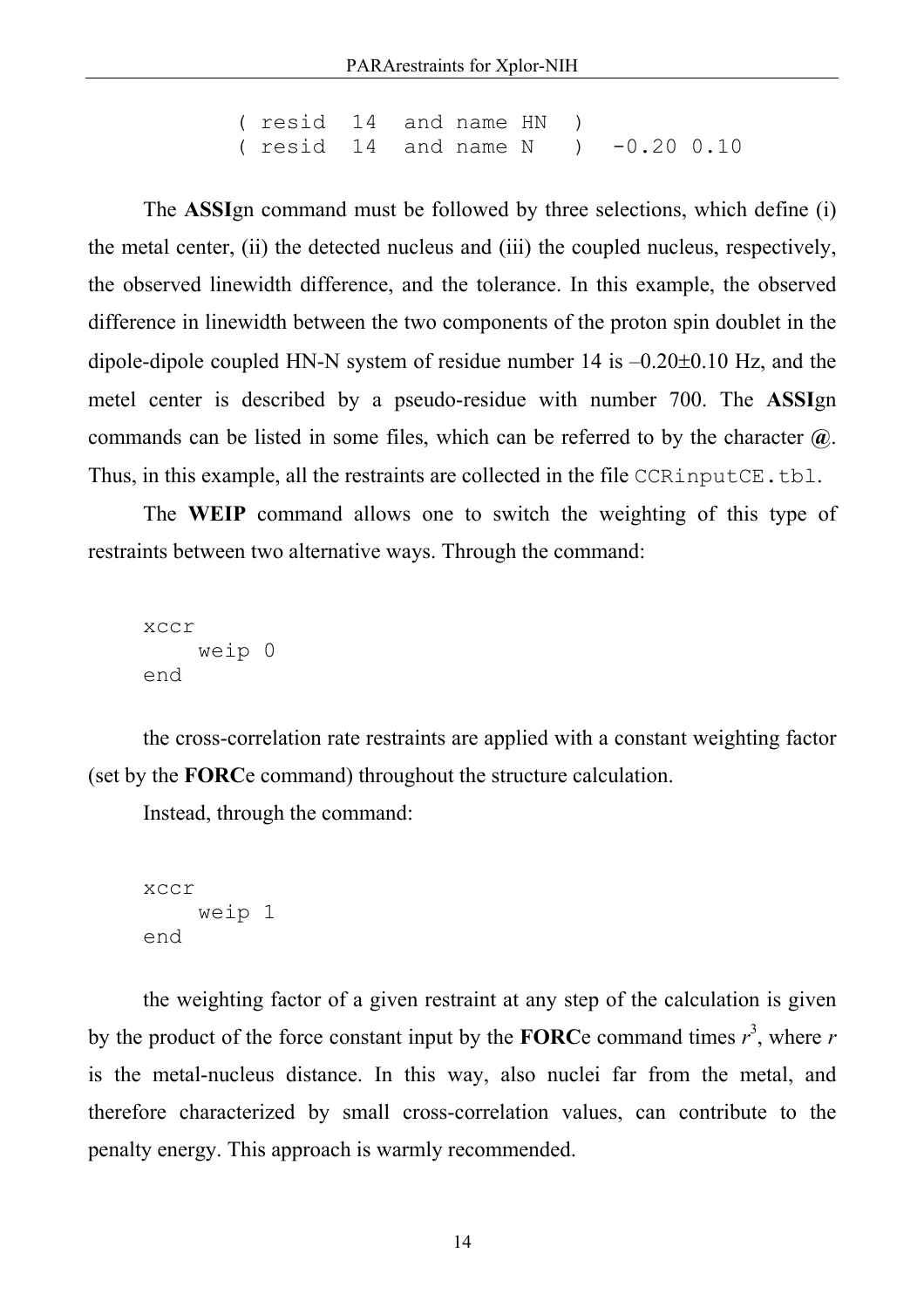Other available commands are **RESE**t, which erases the current restraint table, and **PRIN**t **THRE**shold, which is useful for the analysis of a calculated structure; for instance, the command:

```
PRINt THREshold 0.10 all
```
prints out all the restraint violations greater than 0.10 Hz.

The proportionality constant which must be given as an input by the **COEF**ficient command can be estimated through fitting the experimental data on available structures, in a similar fashion to the evaluation of the tensor parameters for pseudocontact shift and residual dipolar coupling restraints.

This can be done with the commands:

```
xccr 
     frun 1 
end
```
The command **FRUN** performs the fitting procedure on class number 1 (i.e. cerium in our case).

#### *Relaxation rate restraints (XT1DIST module)*

The paramagnetic contribution to nuclear relaxation rates can be used to obtain distance restraints between the observed nuclei and the metal ion. These restraints have usually the form of upper distance limits, as a consequence of the overestimation of the diamagnetic contribution to the experimental relaxation rates.

The module XT1DIST allows one to convert the relaxation rates into distance restraints, which can then be used in structure calculations with Xplor-NIH. This can be done in two different ways. If the correlation time that modulates the nucleuselectron coupling is known, the proportionality constant *k* between the relaxation rate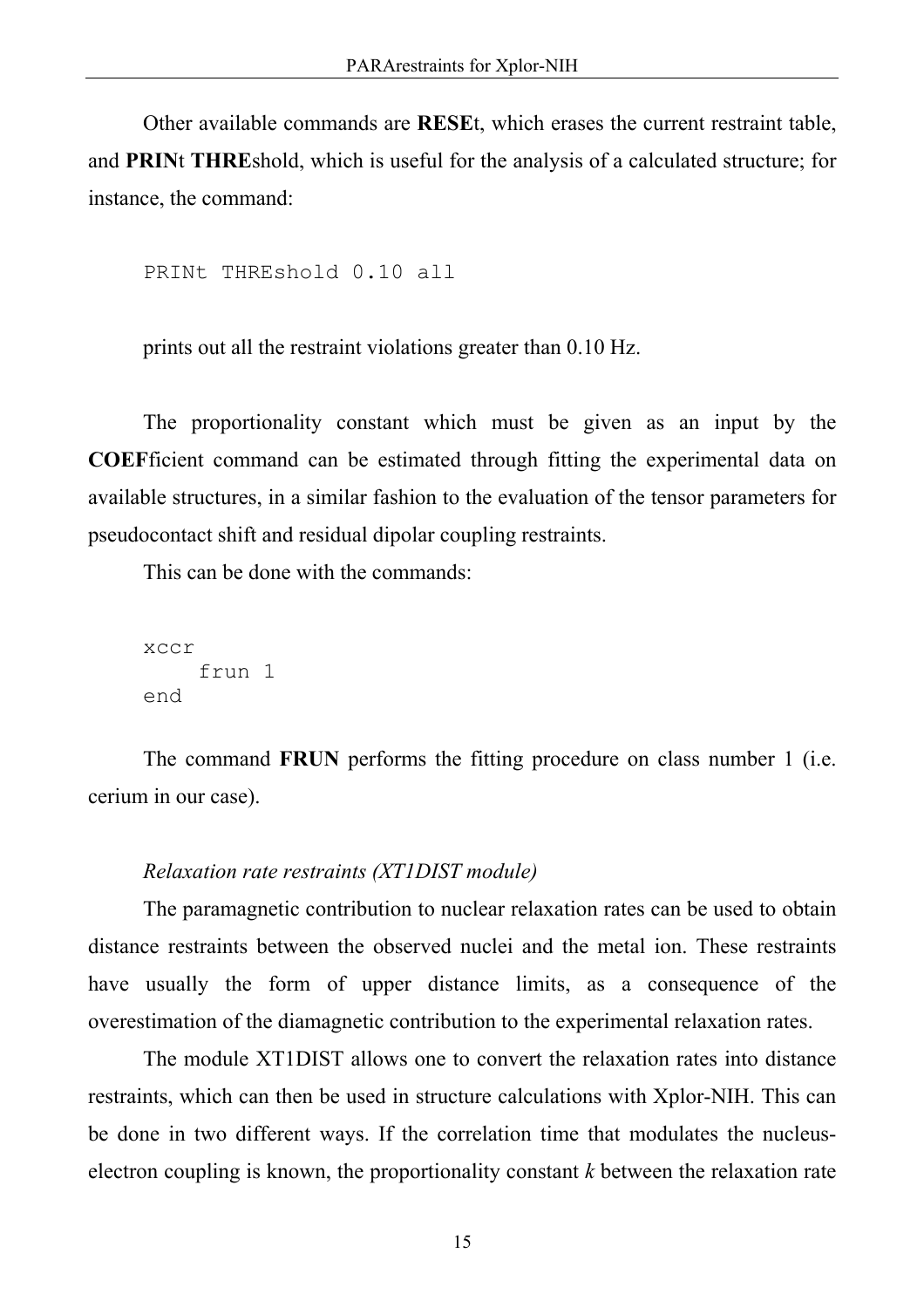*R<sub>1M</sub>* and the metal-nucleus distance can be calculated independently, and provided as an input. These commands should then be used:

```
Xt1d 
    kinp T1input.tbl 60000 T1output.tbl 
end
```
The command **KINP**ut is followed by the name of an input file containing the relaxation rate values (Tlinput.tbl here), the value of  $k(60000 \text{ Å}^6 \text{ s}^{-1}$  here), and the name of the output file containing the calculated distance restraints (T1output.tbl here).

On the other hand, if a protein structure with good accuracy is already available, an upper limit value for the constant *k* can be calculated from the relaxation rates as a function of the metal-nucleus distance. In this case, the following commands should be used:

```
Xt1d 
    stru T1input.pdb T1input.tbl T1output.tbl 
end
```
The command **STRU**cture is followed by the name of an input PDB file with the available structure (T1input.pdb here), the name of an input file containing the relaxation rate values (T1input.tbl here), and the name of the output file containing the calculated distance restraints (T1output.tbl here).

In this way, it is possible to adjust the distance restraints related to relaxation rate measurements in an iterative fashion.

The T1 input.tbl file is actually a list of relaxation rate values like this:

kt1 14 HN 500 OO 21.80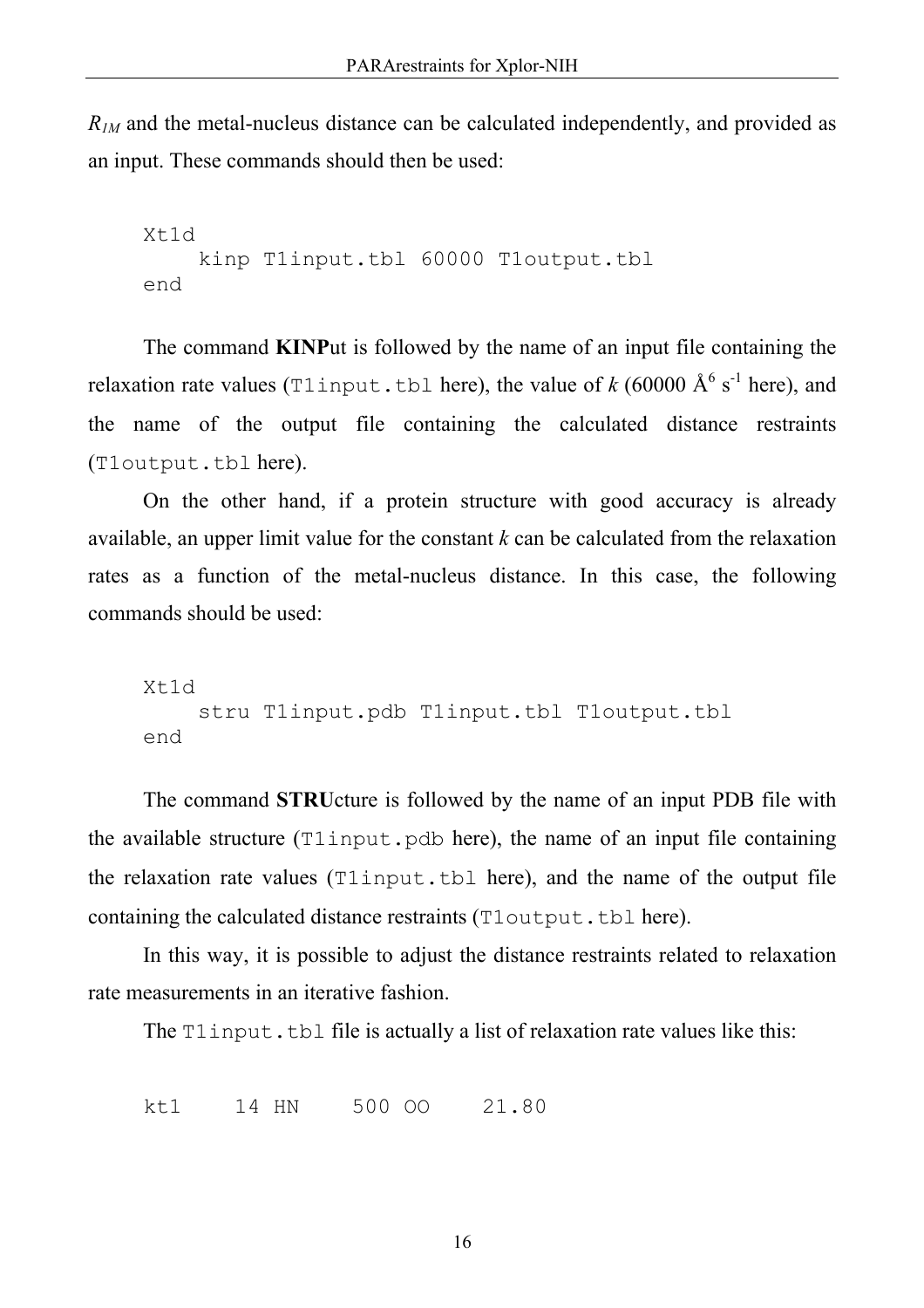where kt1 is a keyword, followed by residue number and atom name of the nucleus, residue number and atom name of the metal, and the value of  $R_{1M}$ , respectively. In this example, a relaxation rate enhancement of  $21.80 \text{ s}^{-1}$  was measured for the nucleus HN of residue 14, and the metal center is the atom OO of pseudo-residue 500.